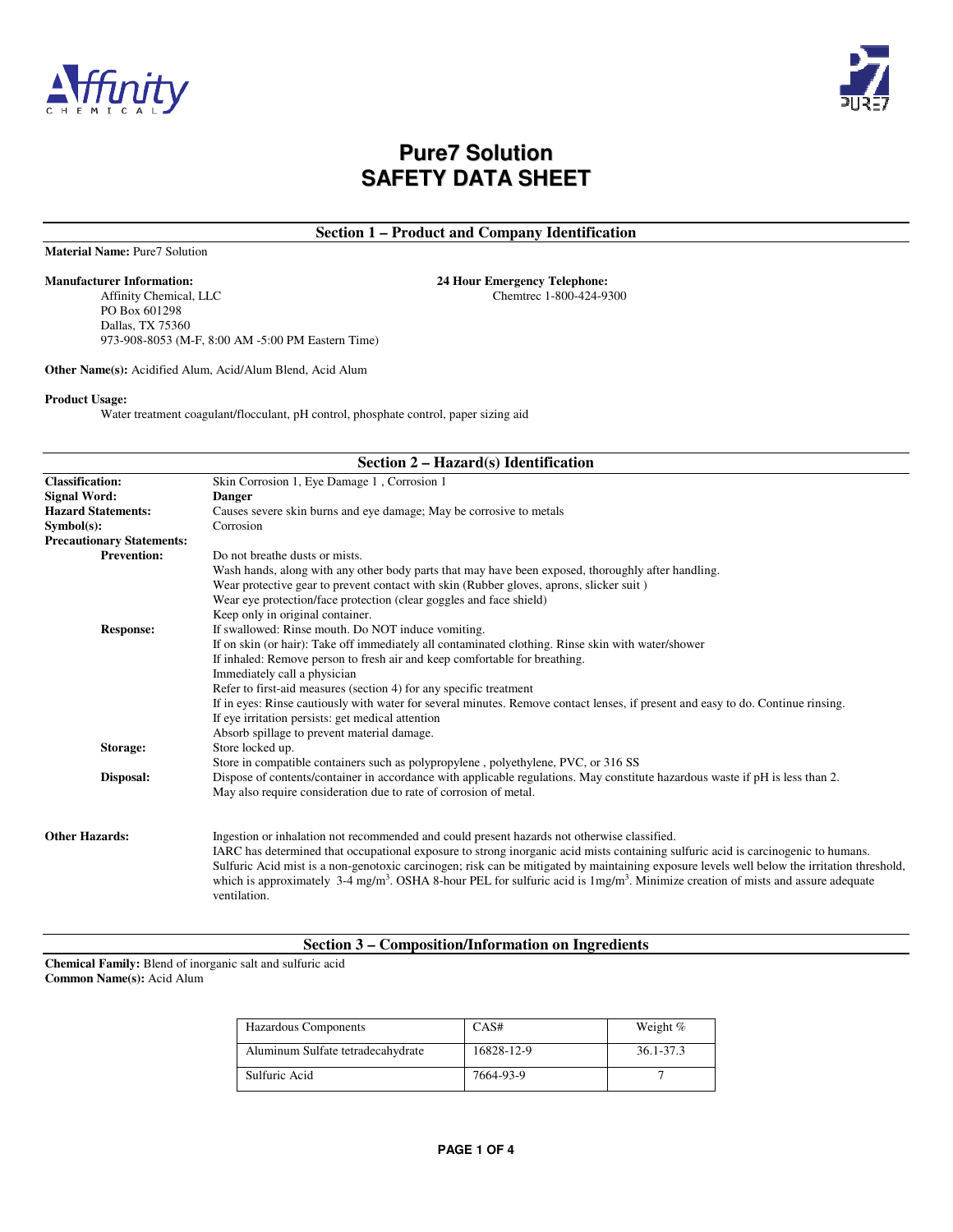



| <b>Section 4 – First-Aid Measures</b>          |                                                                                                                                                                                                                                                                                                                                                                                      |  |  |  |
|------------------------------------------------|--------------------------------------------------------------------------------------------------------------------------------------------------------------------------------------------------------------------------------------------------------------------------------------------------------------------------------------------------------------------------------------|--|--|--|
| <b>Skin/Eye Contact:</b>                       | For skin, immediately remove contaminated clothes under safety shower. Flush skin with running water for at least 15 minutes. Launder<br>clothes before reuse. For eyes, flush for several minutes, remove contact lenses if present and easy to do; cautiously continue to flush<br>person's eyes with running water for at least 15 minutes. Call Physician if irritation develops |  |  |  |
| <b>Ingestion:</b>                              | Seek medical attention. Immediately dilute swallowed material by orally administrating large amounts of water or milk. DO NOT<br>INDUCE VOMITING. NEVER administer liquids orally to an unconscious person.                                                                                                                                                                          |  |  |  |
| <b>Inhalation:</b>                             | Seek medical attention. Remove victim from the contaminated atmosphere. If breathing stopped, give artificial respiration. Weak<br>breathing may be supplemented with a bag-mask or manually operated air supply that delivers at least 1 liter/second.                                                                                                                              |  |  |  |
|                                                | <b>Section 5 – Fire-Fighting Measures</b>                                                                                                                                                                                                                                                                                                                                            |  |  |  |
| <b>Suitable Extinguishing Media:</b>           | Not combustible. Use extinguishing agents appropriate for surrounding fire                                                                                                                                                                                                                                                                                                           |  |  |  |
| <b>Special Fire Fighting:</b>                  | Move container from fire area if it can be done without risk. Avoid inhalation of material or combustion byproducts by<br>wearing a self contained breathing apparatus. Dike area to prevent runoff and contamination of water source. Stay upwind<br>and keep out of low areas.                                                                                                     |  |  |  |
| <b>Unusual Fire/Explosion:</b>                 | Under fire conditions at temperatures greater than $650^{\circ}$ C or 1202 $^{\circ}$ F, decomposes to give off sulfur trioxide, an oxidizing agent<br>which will support combustion. Sulfur trioxide will react to form sulfuric acid.                                                                                                                                              |  |  |  |
| <b>Section 6 – Accidental Release Measures</b> |                                                                                                                                                                                                                                                                                                                                                                                      |  |  |  |
| <b>Spill or Leak:</b>                          | Wear PPE appropriate for handling the material. No smoking or eating in spill areas. Absorb small spills with sand or vermiculite. Place<br>contaminated material in appropriate container for disposal. If spilled on ground, the affected area should be removed to a depth of 1 to 2 inches and                                                                                   |  |  |  |

placed in an appropriate container for disposal Large spills should be handled according to a predetermined plan. Do not flush material to public sewer systems or any waterways. Wear appropriate protective clothing and equipment during cleanup activities. Ensure adequate decontamination of tools and equipment following cleanup. Adequate ventilation is required when neutralizing spills / leaks.

#### **Section 7– Handling and Storage**

Smoking and/or eating is not recommended in storage areas. Stainless steel or fiberglass tanks are recommended. Keep product away from heat sources and direct sunlight. Do not reuse storage containers unless properly reconditioned.

Isolate appropriately from chemicals where low pH could create a hazardous byproduct; for example a combination with hypochlorite could lead to the evolution of chlorine gas.

### **Section 8– Exposure Controls/Personal Protection**

| Component                         | CAS#       | <b>OSHA PEL</b>                                               | <b>ACGIH TLV</b>     |
|-----------------------------------|------------|---------------------------------------------------------------|----------------------|
| Aluminum Sulfate tetradecahydrate | 16828-12-9 | 2.0 mg/m <sup>3</sup> (as Al)   2.0 mg/m <sup>3</sup> (as Al) |                      |
| Sulfuric Acid                     | 7664-93-9  | $1.0 \text{ mg/m}^3$                                          | $0.2 \text{ mg/m}^3$ |

If airborne exposures exceed 1.0 mg/m<sup>3</sup>, a negative pressure air-purifying respirator is recommended. Cartridges must be NIOSH / MSHA approved against dusts and mists having TWA less than  $0.05$  mg/m<sup>3</sup>

Eye wash and safety shower should be available near storage and usage points

Exposed skin and eyes should be protected. Minimal PPE would be closed goggles and face shield and rubber gloves with work clothing covering skin.

Arriving material may be hot; personnel performing unload operations or any operations where splashing or other means of exposure is likely should have additional PPE such as a rainsuit/slicker suit and appropriate footwear and gloves.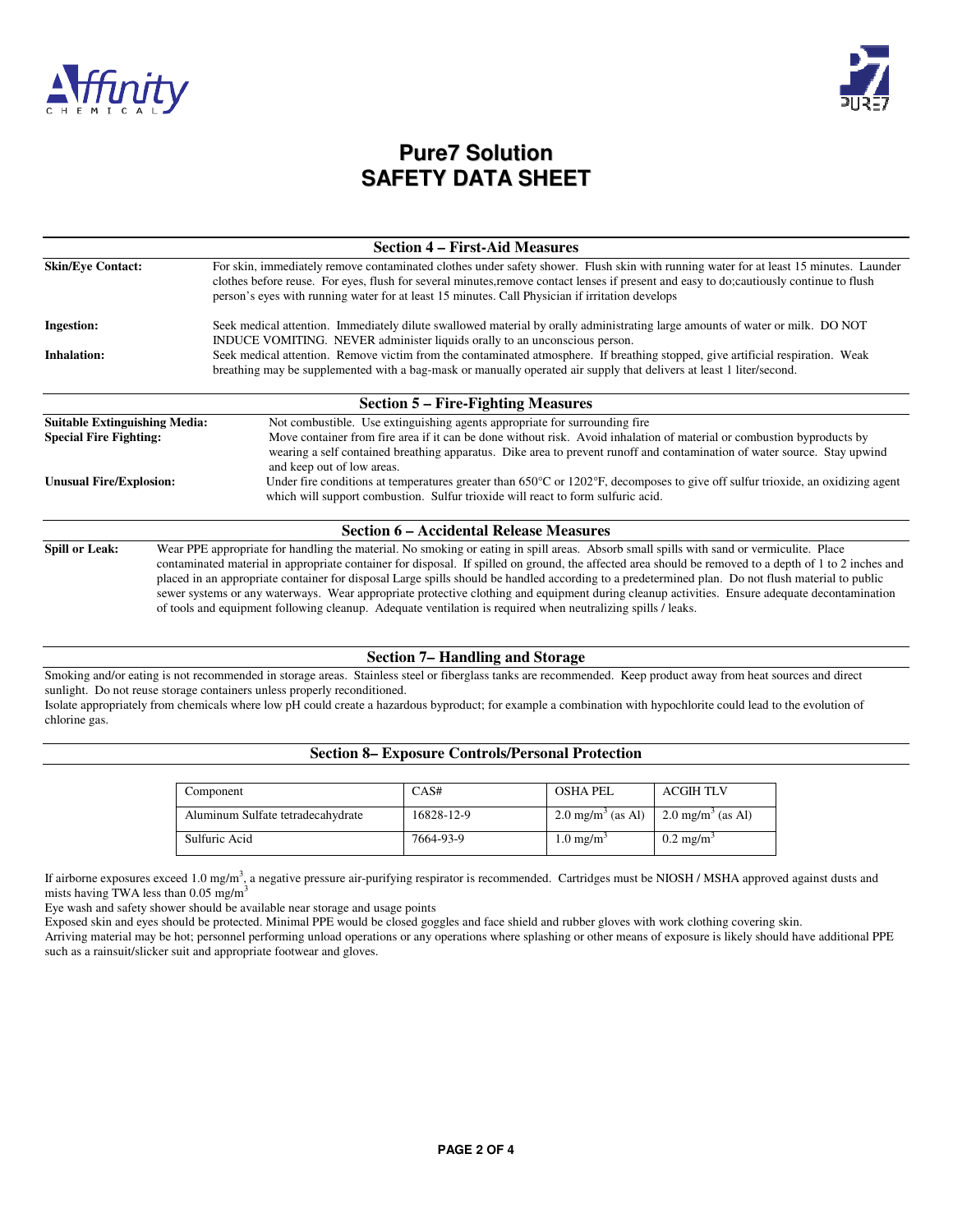



| Appearance                   | Clear, water white to amber | Upper/lower flammability or<br>explosive Limits | N/A              |
|------------------------------|-----------------------------|-------------------------------------------------|------------------|
| Odor                         | N/A                         | Vapor pressure                                  | Similar to water |
| Odor threshold               | N/A                         | Vapor density                                   | Similar to water |
| pH                           | $\langle$ 2                 | Relative density $(15.6^{\circ}C)$              | 1.27-1.30        |
| Melting point/freezing point | $-15^{\circ}$ C             | Solubility                                      | high in water    |
| Initial boiling point        | $100^{\circ}$ C             | Partition coef n-octanol/water                  | N/A              |
| Flash point                  | N/A                         | Auto-ignition temp                              | N/A              |
| Evaporation rate             | N/A                         | Decomposition Temp                              | $650^{\circ}$ C  |
| Flammability                 | N/A                         | Viscosity                                       | $5-25$ cP        |
|                              |                             |                                                 |                  |

| <b>Section 10- Stability and Reactivity</b> |                                                                                                                                                                                                            |  |  |  |
|---------------------------------------------|------------------------------------------------------------------------------------------------------------------------------------------------------------------------------------------------------------|--|--|--|
| Reactivity                                  | Stable at normal temperatures and pressures                                                                                                                                                                |  |  |  |
| Chemical stability                          | Stable; water component can evaporate                                                                                                                                                                      |  |  |  |
| Possibility of hazardous reactions          | May produce hazardous decomposition products if mixed with pH sensitive materials (e.g. chlorine<br>gas when mixed with sodium hypochlorite).                                                              |  |  |  |
| Conditions to avoid                         | Temperatures at or near to crystallization, -15 <sup>o</sup> C or 4 <sup>o</sup> F. At temperatures greater than 650 <sup>o</sup> C or<br>1202°F, it decomposes to form aluminum oxide and sulfur trioxide |  |  |  |
| Incompatible materials                      | Corrosive to carbon steel                                                                                                                                                                                  |  |  |  |
| Hazardous decomposition<br>products         | This may include aluminum oxide and sulfur oxides.                                                                                                                                                         |  |  |  |

| <b>Section 11- Toxicological Information</b> |                                                                                                                                                                                                                                                                                                                                                                                                                                                                                                                                                                                                                                                                                                                                                                                                                    |  |  |  |
|----------------------------------------------|--------------------------------------------------------------------------------------------------------------------------------------------------------------------------------------------------------------------------------------------------------------------------------------------------------------------------------------------------------------------------------------------------------------------------------------------------------------------------------------------------------------------------------------------------------------------------------------------------------------------------------------------------------------------------------------------------------------------------------------------------------------------------------------------------------------------|--|--|--|
| <b>Acute Toxicity Estimate:</b>              | The acute oral LD50 for Aluminum Sulfate(anhydrous) is 1930 mg/kg(rat). The acute oral LD50 for Sulfuric acid is 2140<br>mg/kg.                                                                                                                                                                                                                                                                                                                                                                                                                                                                                                                                                                                                                                                                                    |  |  |  |
| <b>Chronic Toxicity Estimate:</b>            | The acute oral LD50 for Aluminum Sulfate (anhydrous) is 1930 mg/kg(rat). The acute oral LD50 for Sulfuric acid is 2140<br>mg/kg.                                                                                                                                                                                                                                                                                                                                                                                                                                                                                                                                                                                                                                                                                   |  |  |  |
| <b>Symptoms of Overexposure:</b>             | May cause skin and eye irritation or damage. If inhaled, may cause headaches, nausea, and respiratory irritations.                                                                                                                                                                                                                                                                                                                                                                                                                                                                                                                                                                                                                                                                                                 |  |  |  |
| Carcinogenicity:                             | IARC has determined that occupational exposure to strong inorganic acid mists containing sulfuric acid is carcinogenic to<br>humans. Sulfuric Acid mist is a non-genotoxic carcinogen; risk can be mitigated by maintaining exposure levels well below the<br>irritation threshold, which is approximately $3-4$ mg/m <sup>3</sup>                                                                                                                                                                                                                                                                                                                                                                                                                                                                                 |  |  |  |
| <b>Other Possible Health Hazards:</b>        | The common recognized injury from Aluminum Sulfate is local tissue irritation. The irritating action is often from hydrolysis<br>to form sulfuric acid or from the free sulfuric acid in the product and may occur from ingestion, skin or eye contact, or<br>inhalation of dusts and mists. Remove person from contaminated area.<br>SKIN / EYES: May cause corneal burns or severe irritation in eyes. Fumes or mists may cause irritation or burns to skin.<br>INGESTION: Oral and gastrointestinal irritation. Local tissue damage. Nausea, vomiting, diarrhea, and gastrointestinal<br>bleeding may follow. Can be fatal if swallowed in sufficient quantities.<br>INHALATION: Irritation of the respiratory system. Long term exposure may cause bronchial irritation, coughing, and<br>bronchial pneumonia. |  |  |  |
| <b>Routes of Entry:</b>                      | Ingestion, skin or eye contact, or inhalation of dusts and mists.                                                                                                                                                                                                                                                                                                                                                                                                                                                                                                                                                                                                                                                                                                                                                  |  |  |  |